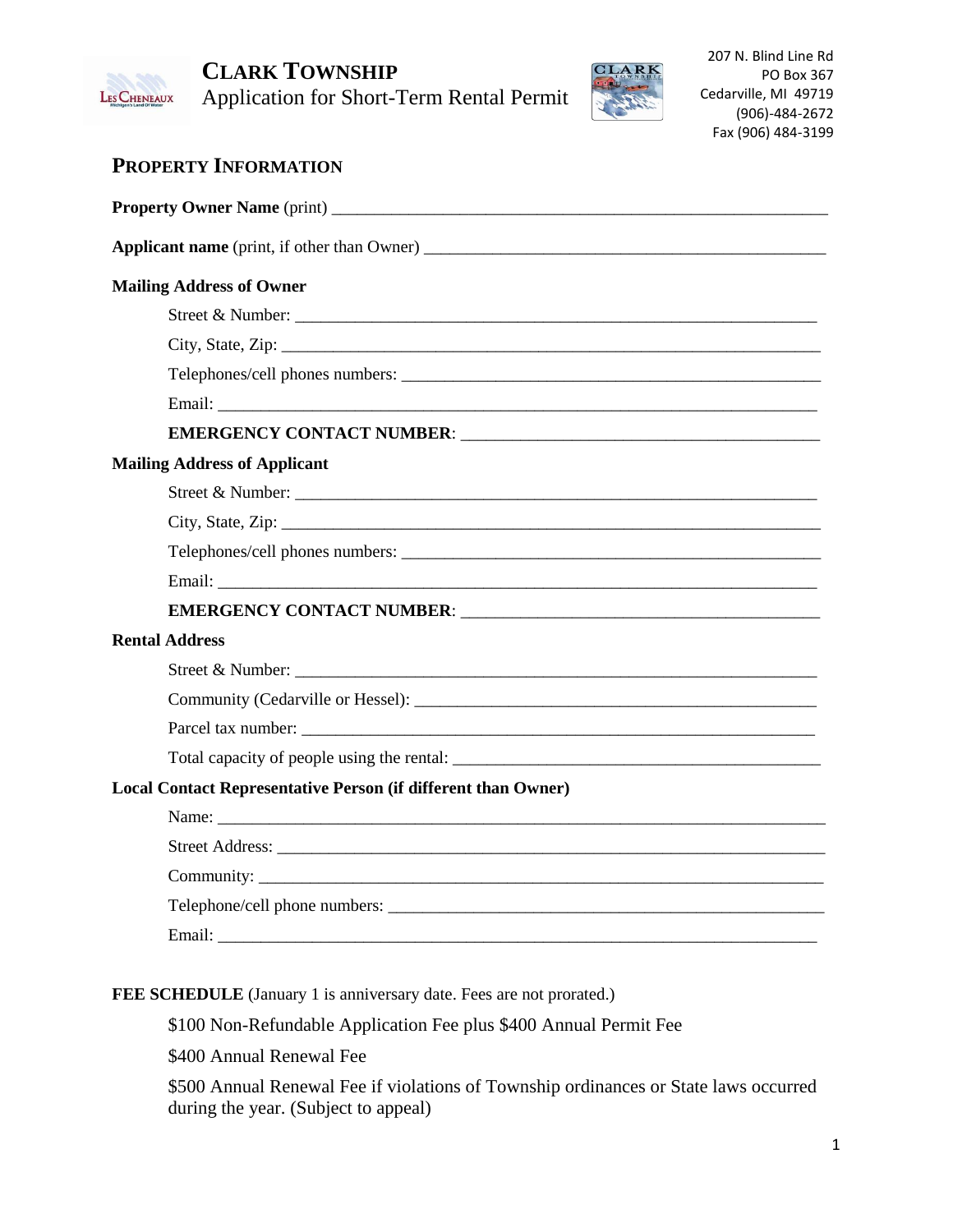# **FACILITY INFORMATION**

| # of bedrooms ___________ emergency egress windows per room: ___________________ |  |  |  |  |  |  |  |  |
|----------------------------------------------------------------------------------|--|--|--|--|--|--|--|--|
|                                                                                  |  |  |  |  |  |  |  |  |
|                                                                                  |  |  |  |  |  |  |  |  |
|                                                                                  |  |  |  |  |  |  |  |  |
| Septic $\Box$ or Sewer $\Box$                                                    |  |  |  |  |  |  |  |  |
|                                                                                  |  |  |  |  |  |  |  |  |
|                                                                                  |  |  |  |  |  |  |  |  |
|                                                                                  |  |  |  |  |  |  |  |  |
|                                                                                  |  |  |  |  |  |  |  |  |

# **ATTACHMENTS REQUIRED**

 $\Box$  1. Proof of property ownership: property deed, lease agreement, or land contract.

 $\square$  2. List of any restrictions on the property including access easement(s).

 $\square$  3. Site plan with property lines including location of septic field, docks (if applicable), driveway, well, and parking area. **Property lines and corners must be clearly marked on site.**

 $\Box$  4. Floor plan of facility with number of bedrooms to be occupied.

Owner's Signature: \_\_\_\_\_\_\_\_\_\_\_\_\_\_\_\_\_\_\_\_\_\_\_\_\_\_\_\_\_\_\_\_\_\_\_\_\_\_\_\_\_\_\_\_\_\_\_\_\_\_\_\_\_\_\_\_\_\_\_\_\_\_\_\_\_ Date: Applicant's Signature \_\_\_\_\_\_\_\_\_\_\_\_\_\_\_\_\_\_\_\_\_\_\_\_\_\_\_\_\_\_\_\_\_\_\_\_\_\_\_\_\_\_\_\_\_\_\_\_\_\_\_\_\_\_\_\_\_\_\_\_\_\_\_ Date  $\Box$ 

#### **ADMINISTRATIVE USE & INFORMATION ONLY**

**Copies to**: Owner/Applicant; Code Enforcement Officer; Supervisor office.

CLARK TOWNSHIP 207 N BLIND LINE RD PO BOX 367 CEDARVILLE, MI 49719 (906) 484-2672, FAX (906)-484-3199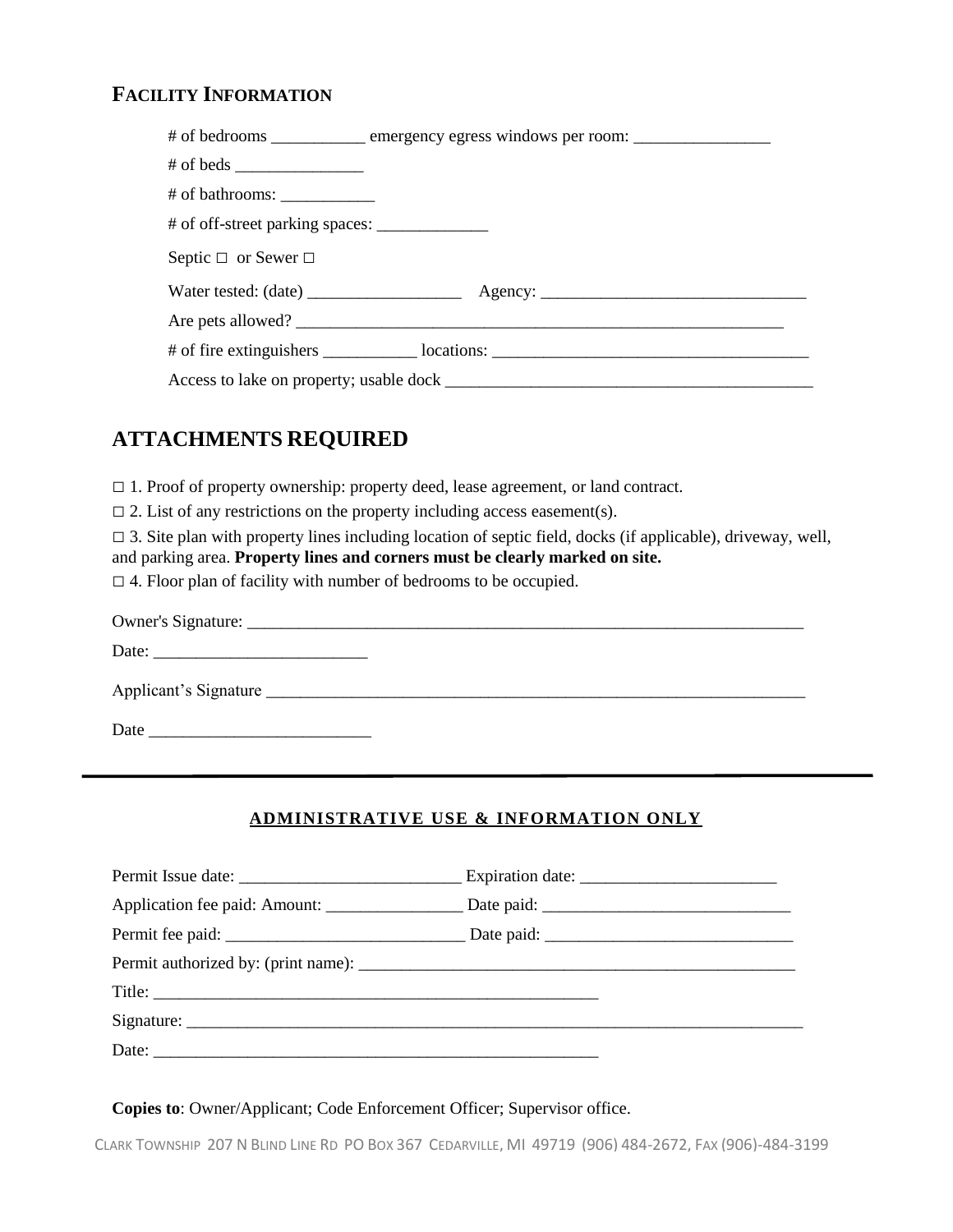**SITE PLAN:** *Make a scale drawing below showing actual lines, angles, and dimensions of the structures and the parcel boundary to be used for the rental, the exact size (to scale) and location on the lot of all existing buildings, other structures, easements, parking areas, streets, and driveways, well, docks, and septic field.* 

#### **This page must accompany your application.**

#### **NOTICE TO APPLICANT**

The purpose of this grid to assist the Township in defining property boundary, uses, and structures which will be involved in the rental application.

The undersigned hereby agrees to abide by all Zoning, Building, and other Township ordinances, and regulations, and to comply with all parking, easements and other requirements requested by the Code Enforcement Officer.

Date: \_\_\_\_\_\_\_\_\_\_\_\_\_\_\_\_\_\_\_\_\_\_\_\_ Applicant's Signature: \_\_\_\_\_\_\_\_\_\_\_\_\_\_\_\_\_\_\_\_\_\_\_\_\_\_\_\_\_\_\_\_\_\_\_

Township Administration notes: